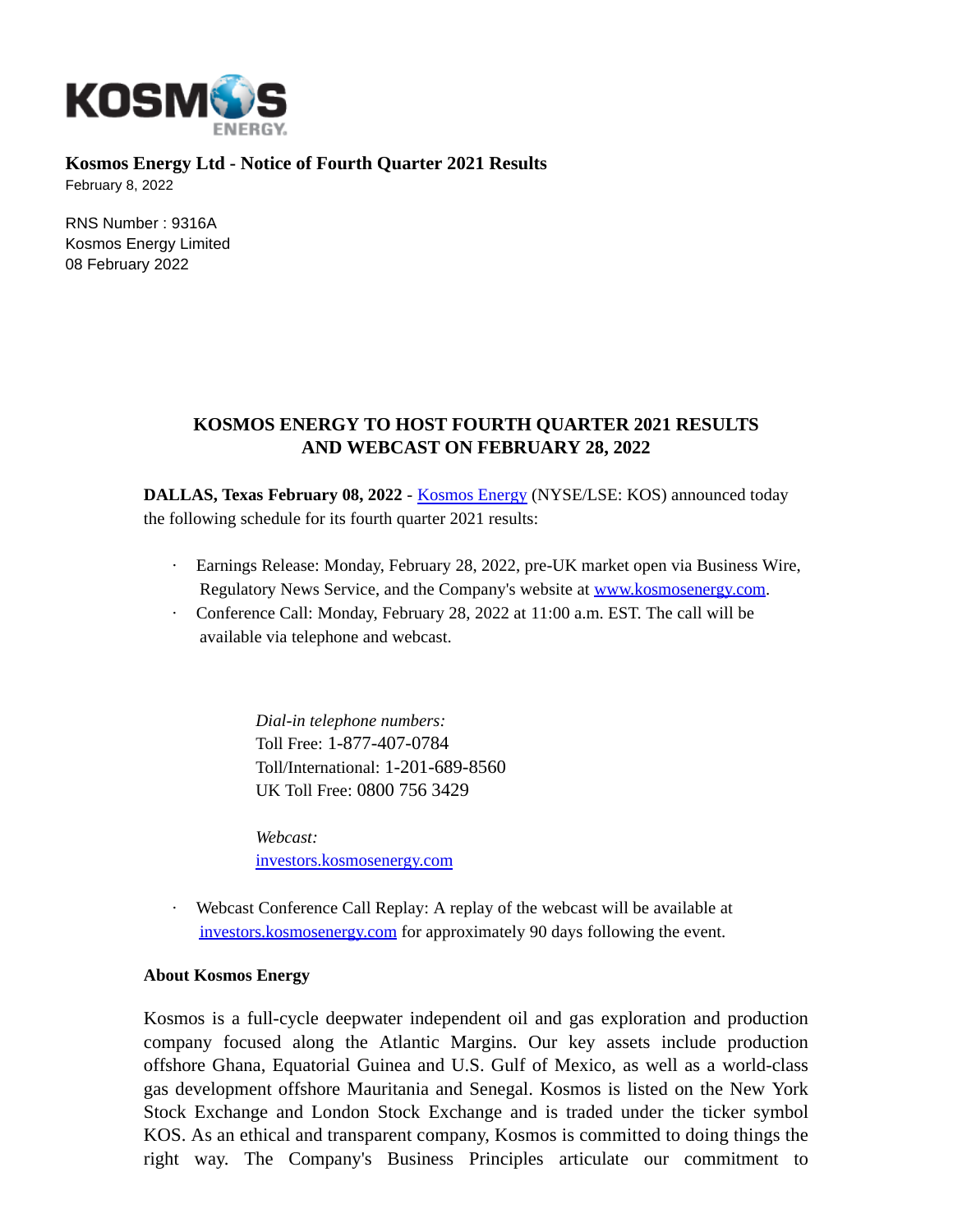transparency, ethics, human rights, safety and the environment. Read more about this commitment in our Corporate Responsibility Report. For additional information, visit [www.kosmosenergy.com](https://cts.businesswire.com/ct/CT?id=smartlink&url=http%3A%2F%2Fwww.kosmosenergy.com&esheet=52300145&newsitemid=20201004005039&lan=en-US&anchor=www.kosmosenergy.com&index=2&md5=51e917815539d130f3cdb2e33f1afa91).

#### *Forward-Looking Statements*

*This press release contains forward-looking statements within the meaning of Section 27A of the Securities Act of 1933 and Section 21E of the Securities Exchange Act of 1934. All statements, other than statements of historical facts, included in this press release that address activities, events or developments that Kosmos expects, believes or anticipates will or may occur in the future are forward-looking statements. Kosmos' estimates and forward-looking statements are mainly based on its current expectations and estimates of future events and trends, which affect or may affect its businesses and operations. Although Kosmos believes that these estimates and forward-looking statements are based upon reasonable assumptions, they are subject to several risks and uncertainties and are made in light of information currently available to Kosmos. When used in this press release, the words "anticipate," "believe," "intend," "expect," "plan," "will" or other similar words are intended to identify forward-looking statements. Such statements are subject to a number of assumptions, risks and uncertainties, many of which are beyond the control of Kosmos, which may cause actual results to differ materially from those implied or expressed by the forward-looking statements. Further information on such assumptions, risks and uncertainties is available in Kosmos' Securities and Exchange Commission ("SEC") filings. Kosmos undertakes no obligation and does not intend to update or correct these forward-looking statements to reflect events or circumstances occurring after the date of this press release, except as required by applicable law. You are cautioned not to place undue reliance on these forward-looking statements, which speak only as of the date of this press release. All forward-looking statements are qualified in their entirety by this cautionary statement.*

###

#### **CONTACT:**

# **Investor Relations**

Jamie Buckland +44 (0) 203 954 2831 [jbuckland@kosmosenergy.com](mailto:nshah@kosmosenergy.com)

#### **Media Relations**

Thomas Golembeski +1-214-445-9674 [tgolembeski@kosmosenergy.com](mailto:tgolembeski@kosmosenergy.com)

This information is provided by RNS, the news service of the London Stock Exchange. RNS is approved by the Financial Conduct Authority to act as a Primary Information Provider in the United Kingdom. Terms and conditions relating to the use and distribution of this information may apply. For further information, please contact [rns@lseg.com](mailto:rns@lseg.com) or visit [www.rns.com.](http://www.rns.com/)